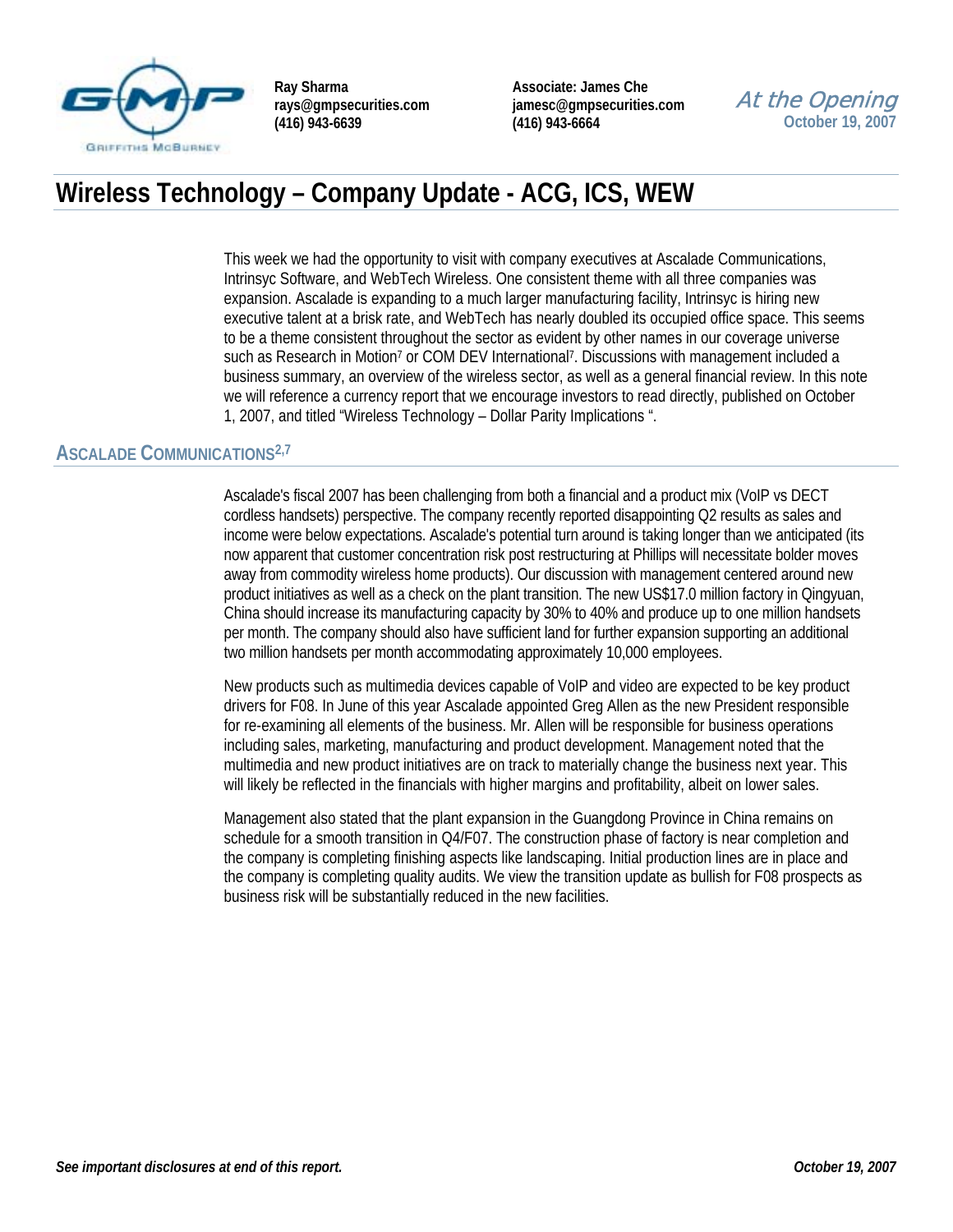

**Associate: James Che jamesc@gmpsecurities.com (416) 943-6634** 

#### **Ascalade Financial Estimates**

|                                                     | Fiscal 2006  |              |              |              |              | Fiscal 2007E |              |              | <b>FYE December</b> |              |              |              |
|-----------------------------------------------------|--------------|--------------|--------------|--------------|--------------|--------------|--------------|--------------|---------------------|--------------|--------------|--------------|
|                                                     | Q1/06        | Q2/06        | Q3/06        | Q4/06        | Q1/07        | Q2/07        | Q3/07        | Q4/07        | 2005                | 2006         | 2007E        | 2008E        |
| Revenue                                             | 22.675       | 28.375       | 28.218       | 27.231       | 19.774       | 21.364       | 28.250       | 33.350       | 111.797             | 106.499      | 102.738      | 131.279      |
| Cost of sales                                       | 19.869       | 24.007       | 24.308       | 23.024       | 17.349       | 20.413       | 25.078       | 28.448       | 96.895              | 91.208       | 91.287       | 110.118      |
| Gross profit                                        | 2.806        | 4.368        | 3.910        | 4.207        | 2.425        | 0.951        | 3.173        | 4.903        | 14.902              | 15.291       | 11.451       | 21.161       |
| <b>Expenses</b>                                     |              |              |              |              |              |              |              |              |                     |              |              |              |
| Sales, marketing and distribution                   | 0.729        | 0.706        | 0.707        | 0.685        | 0.659        | 0.677        | 0.750        | 0.780        | 2.454               | 2.827        | 2.866        | 3.439        |
| Research, design and product development            | 0.282        | 0.362        | 0.291        | 0.218        | 0.230        | 0.266        | 0.325        | 0.400        | 2.070               | 1.153        | 1.221        | 1.526        |
| General & admin                                     | 1.457        | 1.567        | 1.632        | 2.137        | 1.542        | 1.733        | 2.000        | 1.675        | 5.187               | 6.793        | 6.950        | 7.645        |
| Depreciation & Amortization                         | 1.315        | 1.244        | 1.220        | 1.114        | 1.388        | 1.937        | 1.950        | 2.000        | 4.921               | 4.893        | 7.275        | 8.003        |
| <b>Total Oper Costs</b>                             | 3.783        | 3.879        | 3.850        | 4.154        | 3.819        | 4.613        | 5.025        | 4.855        | 14.632              | 15.666       | 18.312       | 20.613       |
| Operating income                                    | (0.977)      | 0.489        | 0.060        | 0.053        | (1.394)      | (3.662)      | (1.853)      | 0.047        | 0.270               | (0.375)      | (6.861)      | 0.548        |
| Other expense (income)                              | (0.140)      | (0.122)      | (0.219)      | 0.052        | (0.119)      | (0.212)      | (0.100)      | (0.100)      | 1.603               | (0.533)      | (0.531)      | (0.450)      |
| Income taxes                                        | 0.000        | 0.154        | 0.054        | (0.159)      | (0.164)      | (0.139)      | (0.175)      | 0.015        | 0.240               | 0.049        | (0.008)      | 0.125        |
| Net income                                          | (0.723)      | 0.576        | 0.237        | 0.063        | (1.111)      | (3.311)      | (1.577)      | 0.133        | (0.611)             | 0.153        | (5.867)      | 0.873        |
| EPS - diluted                                       | (0.04)       | 0.03         | 0.01         | 0.00         | (0.05)       | (0.16)       | (0.07)       | 0.01         | (0.05)              | 0.01         | (0.29)       | 0.04         |
| Number of shares - basic<br>Number of shares - f.d. | 20.2<br>20.2 | 20.2<br>20.2 | 20.2<br>20.2 | 20.2<br>20.2 | 20.2<br>20.2 | 20.2<br>21.2 | 20.3<br>21.3 | 20.3<br>21.3 | 13.3<br>13.3        | 20.2<br>20.2 | 20.3<br>21.0 | 20.3<br>21.2 |

*Source: Company reports and GMP Securities* 

In our recent currency note we lowered our Ascalade financial estimates to reflect the state of the company's cordless and VoIP business along with the appreciation of the Canadian dollar. We expect the company to lower its revenue contribution from the cordless phone business in F08 and beyond. Our F08 VoIP revenue forecasts are \$30.2 million with a further \$30.0 million in contribution from multimedia devices. Overall our F08 estimates are \$131.3 million and \$0.04.

We continue to believe Ascalade is undervalued and at current levels represents a compelling risk/reward investment. Ascalade has a minimum tangible book value of C\$2.00 per share comprising of cash, land, and plant facilities. We apply a 6x F08 EBITDA multiple to arrive at our price objective of C\$2.50. Maintain BUY rating.

### **INTRINSYC SOFTWARE<sup>1,7</sup>**

When we recently initiated coverage on Intrinsyc our investment thesis was centered around a strong management team executing in a large market opportunity (with a product just made commercially ready for prime time). Since our launch of coverage the angle on management strength has improved further. We interpret recent management and Board additions from industry giants such as Qualcomm and Broadcom as well as job postings on the company website as bullish indicators of prospects (especially as new hires are given an insider ability to scrutinize the company's customer pipeline for Soleus).

Management of Intrinsyc has previously indicated that the company was targeting a design win announcement per quarter. While we do not expect this to work on a regular cycle, it is noteworthy that it's been a couple of months since Intrinsyc announced meaningful news. We believe that Intrinsyc has won business with MiTAC and HTC although we do not expect a formal confirmation of this until the company starts shipping commercial product in early 2008.

Soleus is finding an interesting product niche. The company is gaining traction with the ODM types seeking to provide low cost feature phones to the carriers. Microsoft has 146 handset partners which represents a vibrant community who should consider a Soleus-type product. Intrinsyc management indicated that business activity has surged since the release of the Apple iPhone. Intrinsyc has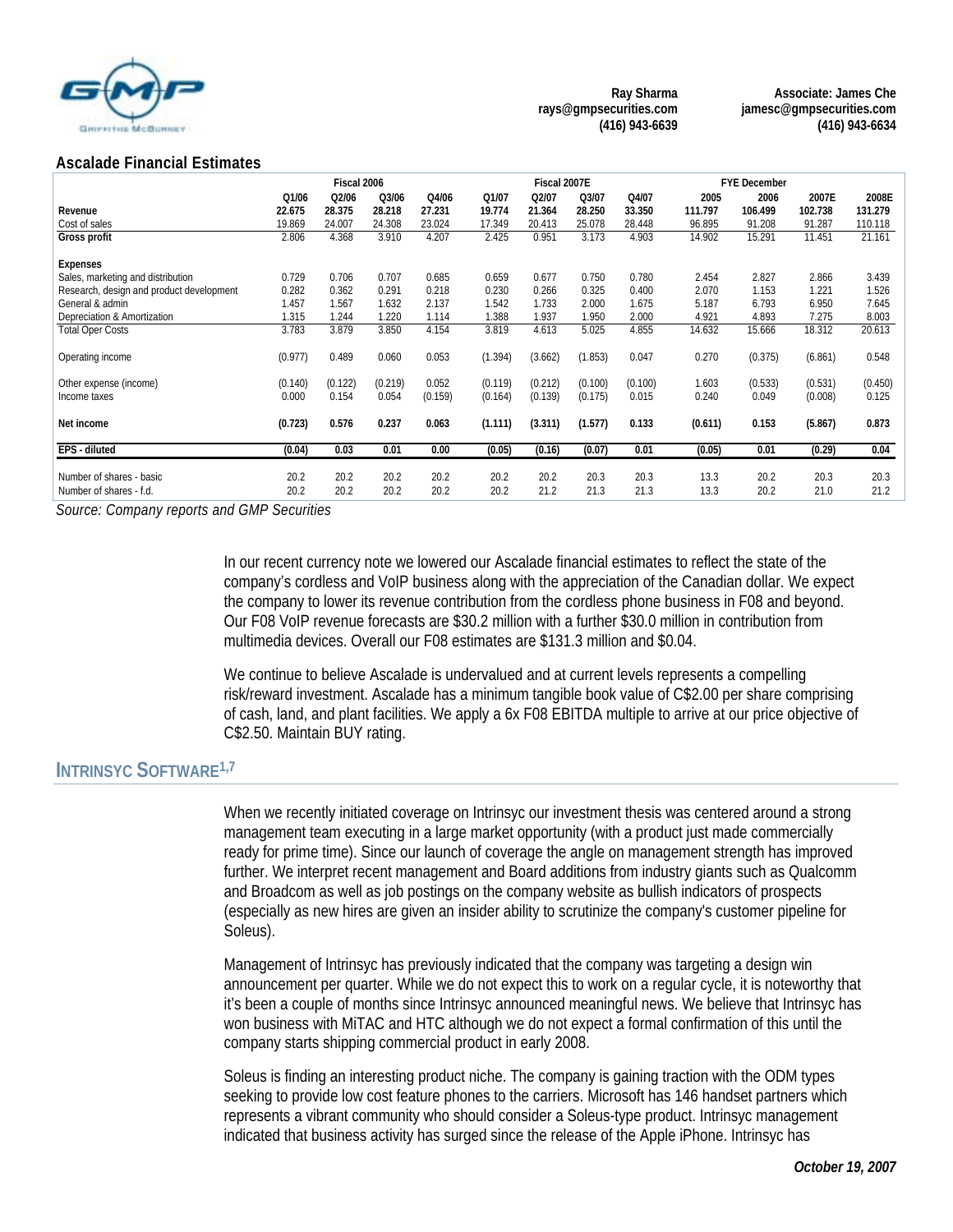

**Associate: James Che jamesc@gmpsecurities.com (416) 943-6634** 

traditionally found that business opportunity is best when its customers are in the midst of changing platforms (or a major new design cycle). And the iPhone has definitely caused a disruption of many of the handset product plans and many are now considering a touch screen product. The disrupted product cycles of handset OEMs has resulted in increased bid activity for Intrinsyc. Management believes that the sales pipeline is strong and growing. The sales cycle from introduction to full commercial rollout lasts approximately 12 months. The typical design win will include a \$0.1 million license fee and \$0.05 million in support costs per year.

Since our initiation report in July the company has had very few announcements from a customer development perspective. However, the company has added several high profile industry executives including the appointment of Souheil Gallouzi to VP and general manager of product marketing and development (seven years at Qualcomm and was the senior director with MediaFLO Technologies) and Ketan Kamdar (currently VP, Strategic Planning and Network Operators, Mobile Platforms Group at Broadcom Corporation) to Intrinsyc's Board of Directors. In addition the company announced the launch of its new offices in Taiwan to support business and engineering services within Asia-Pac.

In our recent currency note we lowered our financial expectations. Our F08 and F09 estimates are \$23.7 million and (\$0.14) and \$33.4 million and (\$0.11).

#### **Intrinsyc Financial Estimates**

|                                                            | Fiscal 2007E |         |         |         |               |         | Fiscal 2008E |         |          |          |          |          |
|------------------------------------------------------------|--------------|---------|---------|---------|---------------|---------|--------------|---------|----------|----------|----------|----------|
|                                                            | Q1/07        | Q2/07   | Q3/07   | Q4/07   | Q1/08         | Q2/08   | Q3/08        | Q4/08   |          |          |          |          |
|                                                            | Nov-06       | Feb-07  | May-07  | Aug-07  | <b>Nov-07</b> | Feb-08  | May-08       | Aug-08  | 2006     | 2007E    | 2008E    | 2009E    |
| Licensing                                                  | 1.356        | 0.428   | 0.499   | 0.100   | 0.500         | 0.738   | 1.400        | 2.750   | 5.038    | 2.384    | 5.388    | 16.500   |
| Service                                                    | 2.661        | 4.303   | 4.477   | 3.800   | 3.800         | 4.300   | 4.300        | 4.700   | 9.889    | 15.764   | 17.100   | 15.390   |
| Products/Other                                             | 1.004        | 0.306   | 0.135   | 0.250   | 0.300         | 0.300   | 0.300        | 0.300   | 3.732    | 1.810    | 1.200    | 1.500    |
| Revenue                                                    | 5.021        | 5.036   | 5.112   | 4.150   | 4.600         | 5.338   | 6.000        | 7.750   | 18.658   | 19.319   | 23.688   | 33.390   |
| Cost of sales                                              | 2.705        | 2.554   | 2.464   | 2.213   | 2.220         | 2.533   | 2.683        | 3.193   | 11.318   | 9.936    | 10.628   | 12.908   |
| <b>Gross Profit</b>                                        | 2.316        | 2.482   | 2.648   | 1.938   | 2.380         | 2.805   | 3.318        | 4.558   | 7.340    | 9.384    | 13.060   | 20.482   |
| Administration                                             | 1.124        | 1.411   | 1.416   | 1.600   | 1.700         | 1.750   | 1.800        | 1.850   | 5.408    | 5.551    | 7.100    | 7.810    |
| Marketing and sales                                        | 1.333        | 1.697   | 1.734   | 1.800   | 1.825         | 1.850   | 1.975        | 2.150   | 3.457    | 6.563    | 7.800    | 8.970    |
| Research and development                                   | 2.976        | 3.302   | 2.953   | 3.100   | 3.200         | 3.300   | 3.350        | 3.400   | 10.970   | 12.331   | 13.250   | 14.575   |
| Amortization                                               | 0.179        | 0.213   | 0.204   | 0.225   | 0.250         | 0.250   | 0.250        | 0.250   | 1.061    | 0.821    | 1.000    | 1.400    |
| Stock based compensation                                   | 0.200        | 0.210   | 0.096   | 0.200   | 0.225         | 0.225   | 0.225        | 0.225   | 0.915    | 0.706    | 0.900    | 1.300    |
| Other                                                      | 0.000        | 0.002   | 0.642   | 0.000   | 0.000         | 0.000   | 0.000        | 0.000   | 0.261    | 0.644    | 0.000    | 0.000    |
| <b>Total Oper Costs</b>                                    | 5.811        | 6.834   | 7.045   | 6.925   | 7.200         | 7.375   | 7.600        | 7.875   | 22.072   | 26.615   | 30.050   | 34.055   |
| <b>Operating Income</b>                                    | (3.495)      | (4.351) | (4.397) | (4.988) | (4.820)       | (4.570) | (4.283)      | (3.318) | (14.732) | (17.231) | (16.990) | (13.573) |
| Interest expense/(income)                                  | 0.028        | (0.057) | (0.093) | (0.040) | (0.020)       | 0.000   | 0.000        | 0.000   | 0.358    | (0.162)  | (0.020)  | (0.500)  |
| Loss on disposal of equipment                              | 0.000        | 0.000   | 0.000   | 0.000   | 0.000         | 0.000   | 0.000        | 0.000   | 0.001    | 0.000    | 0.000    | 0.000    |
| Foreign exchange gain/(loss)                               | (0.250)      | (0.175) | 0.000   | 0.000   | 0.100         | 0.100   | 0.100        | 0.100   | 0.428    | (0.424)  | 0.400    | 1.000    |
| Accretion and amortization - long-term debt                | 0.928        | 0.000   | 0.000   | 0.000   | 0.000         | 0.000   | 0.000        | 0.000   | 0.744    | 0.928    | 0.000    | 0.000    |
|                                                            | 0.706        | (0.232) | (0.093) | (0.040) | 0.080         | 0.100   | 0.100        | 0.100   | 1.531    | 0.342    | 0.380    | 0.500    |
| Income tax expense/(recovery)                              | 0.057        | 0.127   | 0.079   | 0.000   | 0.000         | 0.000   | 0.000        | 0.000   | 0.131    | 0.263    | 0.000    | 0.000    |
| Net Income                                                 | (4.259)      | (4.247) | (4.383) | (4.948) | (4.900)       | (4.670) | (4.383)      | (3.418) | (16.393) | (17.836) | (17.370) | (14.073) |
| <b>EPS - Basic</b>                                         | (0.05)       | (0.05)  | (0.05)  | (0.04)  | (0.04)        | (0.04)  | (0.04)       | (0.03)  | (0.24)   | (0.15)   | (0.14)   | (0.11)   |
| Number of Shares - Basic<br>$\cdot$ $\sim$ $\cdot$ $\cdot$ | 83.04        | 83.04   | 91.02   | 121.05  | 122.05        | 123.05  | 124.05       | 125.05  | 67.62    | 121.05   | 123.55   | 129.05   |

*Source: Company reports and GMP Securities* 

Intrinsyc is expected to release Q4/F07 results on November 8. Our Q4 financial estimates are \$4.15 million in revenue and a loss of \$5.0 million in net income or \$0.04 per share. We apply a 3.5x P/S multiple to our F09 revenue estimate of \$33.4 million to arrive at our price objective of \$0.95 and maintain our BUY rating.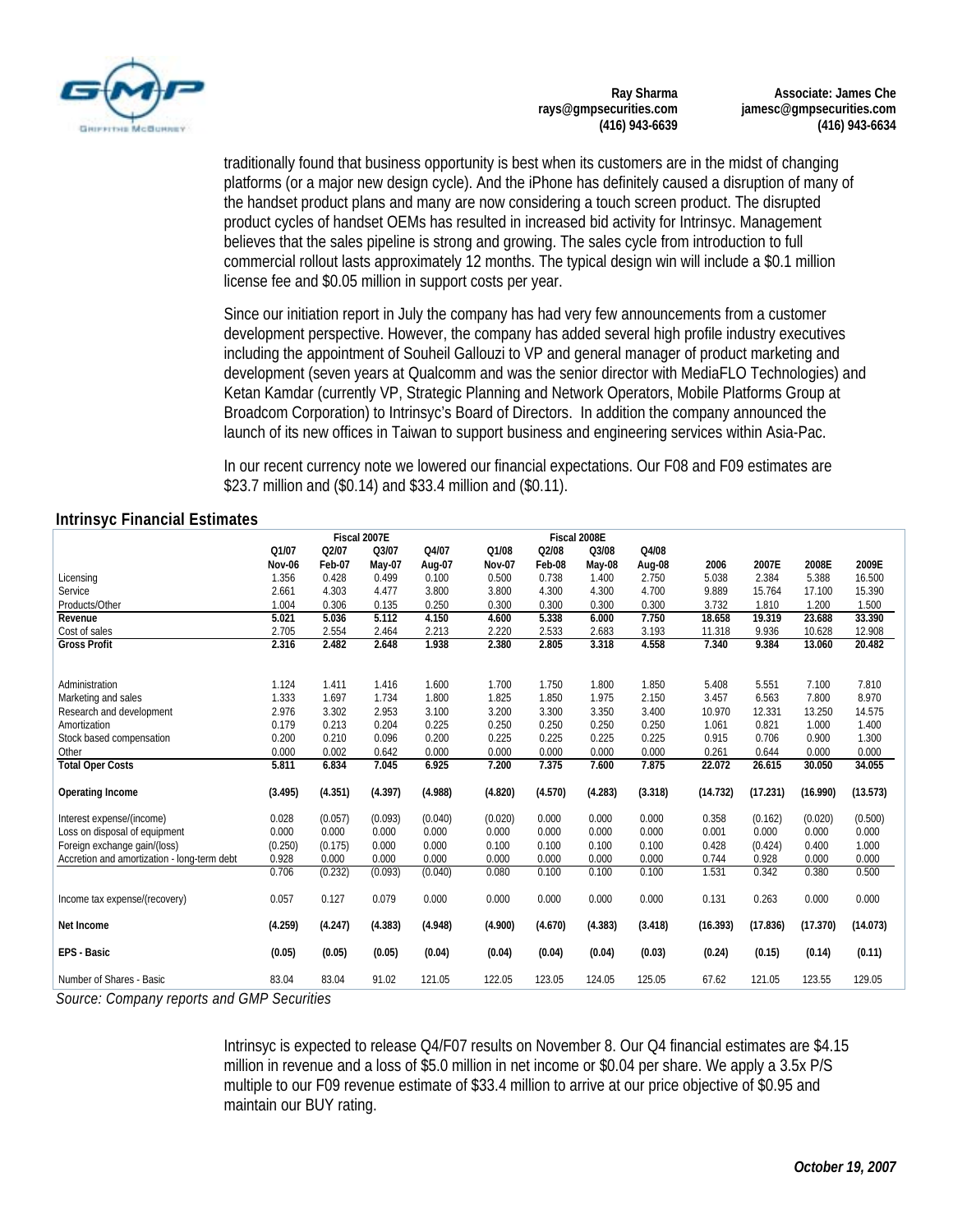

## **WEBTECH WIRELESS1**

The most pressing issues for WebTech shareholders include improved visibility on Brazil, implications of a large commercial order from a customer such as FedEx, and the financial adjustments required to the consensus financial model as a result. WebTech management has not yet provided formal guidance about the financial implications of the recent challenges in Brazil. The company has little chance of doing business with former partner Crown Telecom and there are outstanding issues such as collect ability of credit as well as what to do with the 60k+ subscribers already on the network. We expect to receive a formal update on the business at the next quarter's results. We recently adjusted our estimates in our sector note on currency to account for lowered revenue contribution from Brazil. Our estimates are \$39.7 million and \$0.11 in F08 and \$60.1 million (including \$9.4 million in revenue contribution from Brazil) and \$0.16 in F09. This compares to consensus where estimates are higher with F08 sales and EPS of \$41.0 million and \$0.12 and F09 estimates of \$65.1 million and \$0.22.

#### **WebTech Wireless Financial Estimates**

|                               | Fiscal 2006 |       |         |         |         |         | Fiscal 2007E |         | <b>FYE July</b> |          |        |        |
|-------------------------------|-------------|-------|---------|---------|---------|---------|--------------|---------|-----------------|----------|--------|--------|
|                               | Q1/06       | Q2/06 | Q3/06   | Q4/06   | Q1/07   | Q2/07   | Q3/07        | Q4/07E  | 2006            | 2007E    | 2008E  | 2009E  |
| Service                       | 0.764       | 1.036 | 0.974   | 1.078   | 1.150   | 1.468   | 1.549        | 1.750   | 3.852           | 5.917    | 9.198  | 14.077 |
| Product                       | 1.792       | 3.028 | 3.760   | 3.912   | 2.760   | 7.088   | 8.034        | 3.000   | 12.492          | 20.882   | 30.486 | 46.006 |
| Revenue                       | 2.556       | 4.064 | 4.734   | 4.990   | 3.910   | 8.556   | 9.583        | 4.750   | 16.344          | 26.799   | 39.684 | 60.083 |
| Cost of goods sold            | 1.307       | 2.002 | 2.361   | 2.425   | 1.993   | 5.432   | 5.734        | 2.178   | 8.095           | 15.340   | 19.442 | 32.039 |
| <b>Gross profit</b>           | 1.249       | 2.062 | 2.373   | 2.565   | 1.914   | 3.124   | 3.849        | 2.573   | 8.249           | 11.460   | 20.242 | 28.044 |
|                               |             |       |         |         |         |         |              |         |                 |          |        |        |
| <b>Expenses</b>               |             |       |         |         |         |         |              |         |                 |          |        |        |
| Administration                | 0.388       | 0.343 | 0.511   | 0.655   | 0.443   | 0.782   | 1.285        | 0.950   | 1.897           | 3.460    | 4.152  | 4.567  |
| Amortization                  | 0.053       | 0.064 | 0.092   | 0.133   | 0.076   | 0.089   | 0.106        | 0.110   | 0.342           | 0.381    | 0.438  | 0.500  |
| Bad debt - Crown Telecom      | 0.000       | 0.000 | 0.000   | 0.000   | 0.000   | 0.000   | 1.633        | 0.000   | 0.000           | 1.633    | 0.000  | 0.000  |
| Marketing & sales             | 0.647       | 0.598 | 0.746   | 0.794   | 0.836   | 1.175   | 1.102        | 1.200   | 2.785           | 4.313    | 4.960  | 5.952  |
| Research & development        | 0.403       | 0.558 | 0.543   | 0.650   | 0.635   | 0.875   | 1.000        | 1.100   | 2.154           | 3.610    | 4.513  | 5.189  |
| Total operating costs         | 1.491       | 1.563 | 1.892   | 2.232   | 1.990   | 2.921   | 5.126        | 3.360   | 7.178           | 13.397   | 14.063 | 16.209 |
| Operating income              | (0.242)     | 0.499 | 0.481   | 0.333   | (0.076) | 0.203   | (1.277)      | (0.788) | 1.071           | (1.938)  | 6.179  | 11.836 |
|                               |             |       |         |         |         |         |              |         |                 |          |        |        |
| Other income                  | 0.088       | 0.165 | (0.011) | (0.275) | (0.110) | (0.833) | 5.551        | (0.260) | (0.033)         | 4.348    | 0.321  | 1.000  |
|                               |             |       |         |         |         |         |              |         |                 |          |        |        |
| Income Tax                    | 0.000       | 0.000 | 0.000   | 0.000   | 0.000   | 0.000   | 0.000        | 0.000   | 0.000           | 0.000    | 0.000  | 1.625  |
| Impairment of loan receivable | 0.000       | 0.000 | 0.000   | 0.000   | 0.000   | 0.000   | (13.280)     | 0.000   | 0.000           | (13.280) | 0.000  | 0.000  |
|                               |             |       |         |         |         |         |              |         |                 |          |        |        |
| Net income                    | (0.330)     | 0.334 | 0.492   | 0.608   | 0.034   | 1.036   | (20.108)     | (0.528) | 1.104           | (19.566) | 5.858  | 9.210  |
| EPS - basic                   | (0.01)      | 0.01  | 0.01    | 0.02    | 0.00    | 0.02    | (0.38)       | (0.01)  | 0.03            | (0.37)   | 0.11   | 0.17   |
| EPS - diluted                 | (0.01)      | 0.01  | 0.01    | 0.02    | 0.00    | 0.02    | (0.38)       | (0.01)  | 0.03            | (0.36)   | 0.11   | 0.16   |
|                               |             |       |         |         |         |         |              |         |                 |          |        |        |
| Number of shares - basic      | 35.0        | 40.1  | 40.7    | 40.5    | 42.3    | 49.3    | 52.4         | 52.7    | 39.1            | 52.7     | 53.7   | 54.7   |
| Number of shares - f.d.       | 40.1        | 42.0  | 44.7    | 40.5    | 48.8    | 51.2    | 53.6         | 54.0    | 41.8            | 54.0     | 55.7   | 57.7   |
|                               |             |       |         |         |         |         |              |         |                 |          |        |        |

*Source: Company reports and GMP Securities* 

WebTech's experience thus far in Brazil has been severely negative for shareholder value. The company needs a signature deal like FedEx which would be both financially and fundamentally positive thereby substantially enhancing damaged management credibility. Unless clear progress occurs in Brazil from a business development perspective, we may choose to apply yet another discount for sales in this region. The positive news is that WebTech is engaged with several new potential partners to resume the business and support the existing subscriber base. The 60k subscriber base will prove to be a meaningful asset for the company when considering new partner negotiations.

Although the current situation and outlook of the company may appear uncertain, management remains bullish on the prospect of the core business. FedEx has been trialling WebTech product for a year now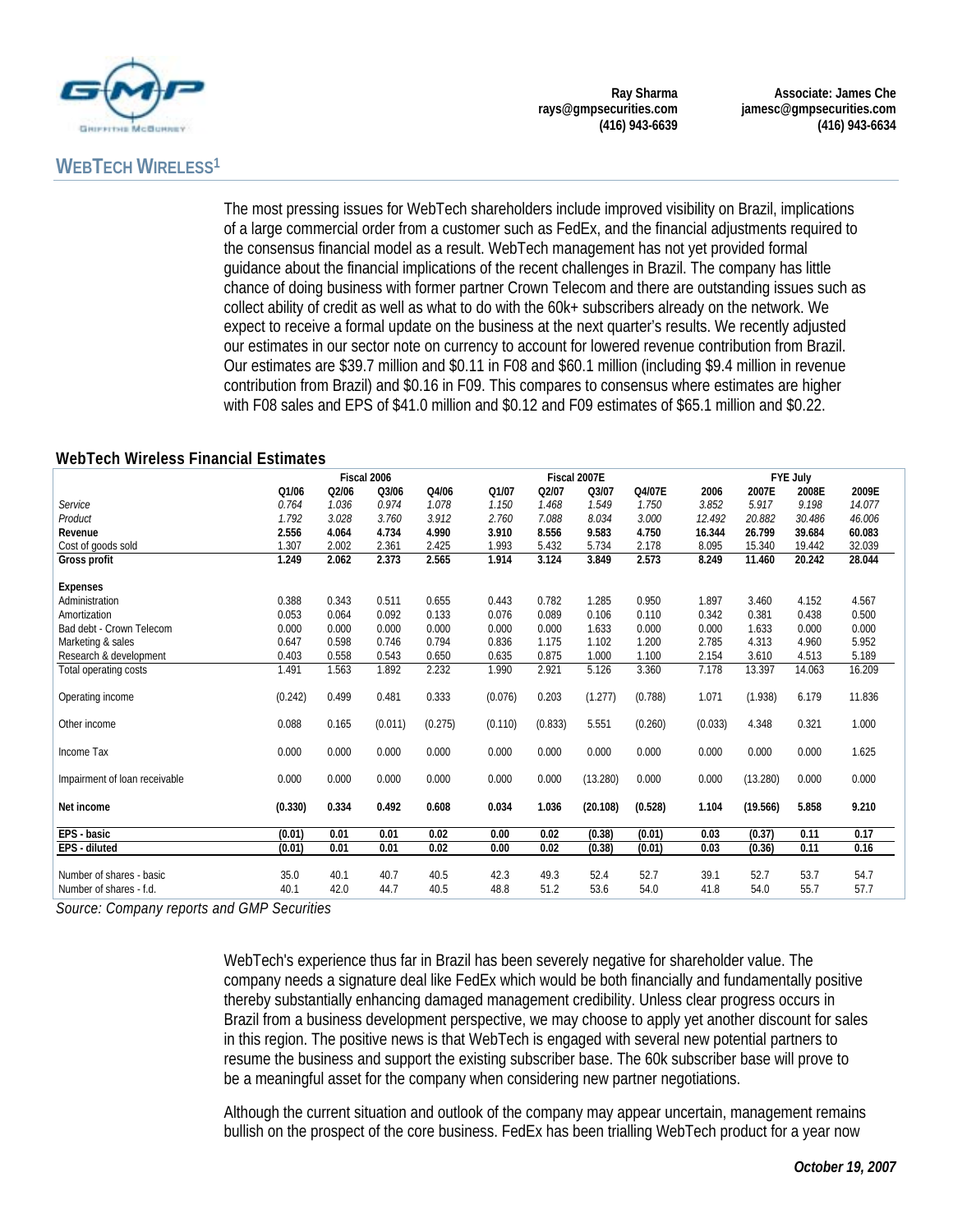

**Associate: James Che jamesc@gmpsecurities.com (416) 943-6634** 

and remains an exciting prospect for the company. The strategic implications of an addition of FedEx as a customer exceed the financial opportunity, as we have indicated in previous research reports. FedEx would provide WebTech with one of the best possible reference accounts (arguably the best reference account in the industry) as well as instantaneous validation of its technology. Industry sources indicate that a full scale FedEx rollout is anticipated for early 2008.

WebTech is dramatically expanding its office facilities and the core commercial business appears very active. New office space will likely double the size of the company and employees appeared to have strong morale despite the recent volatility. Recent WebTech sales are being driven by active European accounts, leading automobile OEMs, trucking fleets, and municipalities. Rogers Wireless continues to be a solid addition from a customer channel perspective with over 500 sales representatives and a transportation and asset tracking market opportunity of over 850,000 units within Canada.

We believe that WebTech's stock will continue its recent period of high volatility. Retail momentum investors will be more influential on the share price and the short position on the company has soared 50% over the past two months. Our target price of C\$2.40 is unchanged and is based on applying 15x P/E to our F09 EPS estimate. We maintain our REDUCE rating and will revisit our thesis if the company is able to successfully deliver a signature customer to replace Brazil.